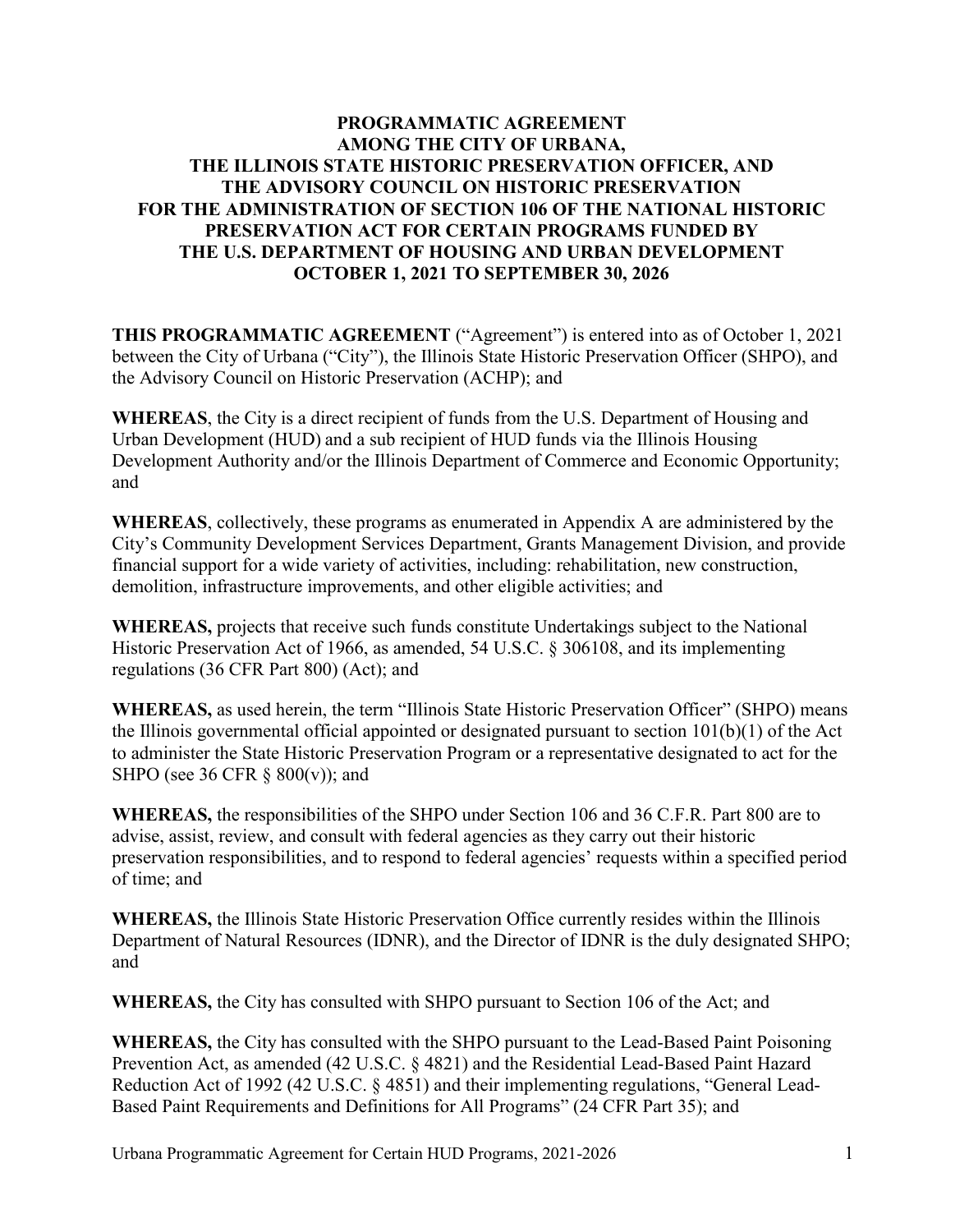**WHEREAS,** the City and the SHPO have determined that the City can more effectively fulfill its Section 106 review responsibilities for the specified HUD-funded activities if a programmatic approach is used to delegate Section 106 and other compliance responsibilities to the City, pursuant to 36 CFR Part 800.14(b) of the Act; and

**WHEREAS,** the City is a Certified Local Government with a Historic Preservation Commission (Commission) and Qualified Personnel who will carry out duties enumerated below; and

**WHEREAS,** in accordance with 36 CFR Part 800.14(b), the City notified the Advisory Council on Historic Preservation (ACHP) of this Agreement, and on August 27, 2021, the ACHP chose not to participate in the consultation;

**NOW, THEREFORE,** the City, the SHPO, and the ACHP agree that the programs shall be implemented in accordance with the following stipulations in this Agreement in order to take into account the effect of Undertakings on historic and potentially historic properties.

# **STIPULATIONS**

# **I. Qualified Personnel**

- A. The City shall ensure that it maintains a staff, whether employed or contracted, hereafter referred to as Qualified Personnel, that meets the following enumerated qualifications. Qualified Personnel's curriculum vitae and, if applicable, proof of successful completion of "The Section 106 Essentials" course shall be submitted to the SHPO for review.
	- 1. Qualifications outlined in 36 CFR Part 61, the Secretary of the Interior's Professional Qualification Standards, for History or Architectural History (see: [www.nps.gov/history/local-law/arch\\_stnds\\_9.htm\)](http://www.nps.gov/history/local-law/arch_stnds_9.htm); and
	- 2. One of the following:
		- a. Successful completion of "The Section 106 Essentials" course given by the Advisory Council on Historic Preservation (ACHP) (see: [www.achp.gov/training/classroom\)](http://www.achp.gov/training/classroom). To be considered as Qualified Personnel, contractors must have successfully completed the course at the time of hiring, and City employees must successfully complete the course within 12 months of hiring or within 12 months of the acceptance of this Agreement and provide proof of that completion to the SHPO; or,
		- b. One year of direct experience with the implementation of the Section 106 process.
	- 3. Successful completion of at least one ACHP webinar (see: [https://www.achp.gov/training/webinars\)](https://www.achp.gov/training/webinars) per year on a Section 106 topic. Proof of completion must be submitted to the SHPO with the Certified Local Government Annual Report pursuant to Stipulation X.F.
- B. The City shall ensure that all historic preservation work carried out pursuant to this Agreement is carried out by or under the direct supervision of Qualified Personnel.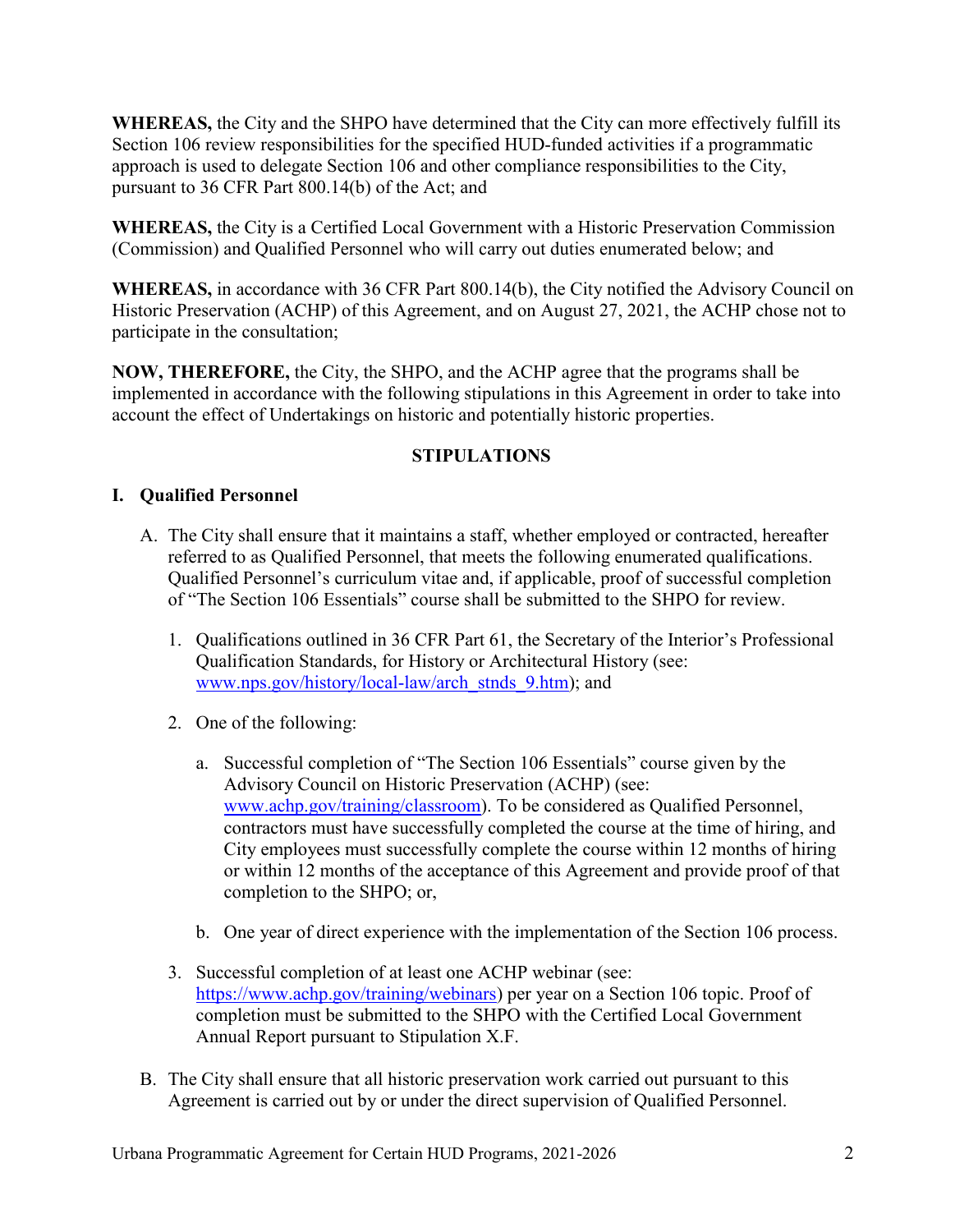- C. The City shall notify the SHPO of Qualified Personnel changes or vacancies. During periods of Qualified Personnel vacancy, the City must forward all Undertakings to the SHPO for review under the Act.
- D. If the City does not have Qualified Personnel in place for a period longer than 6 months, then this Agreement will become null and void, and the City will comply with 36 CFR §§ 800.4 through 800.6 with regard to Undertakings covered by this Agreement.

### **II. Activities that constitute an Undertaking and are governed by this Agreement**

A project, activity, or program that is partially or wholly funded, licensed, or permitted by the federal programs listed in Appendix A constitutes an Undertaking and is, therefore, subject in its entirety to this Agreement.

### **III.Determining a Historic Property and an Area of Potential Effects (APE)**

- A. When an Undertaking is proposed for a resource, the resource must undergo a determination as set forth in Stipulation III.C, regardless of previous evaluations.
- B. Determining the Area of Potential Effects (APE)

For each Undertaking, Qualified Personnel shall determine an Area of Potential Effects, as defined in 36 CFR § 800.16 and described in 36 CFR § 800.4.

- C. Determination of a "Historic Property"
	- 1. Qualified Personnel shall review existing information on historic resources within the Area of Potential Effects to determine the presence of historic resources or properties. For resources not individually listed on the National Register of Historic Places (NRHP), Qualified Personnel shall apply the NRHP criteria. Materials consulted will include:
		- a. The current listing of the NRHP
		- b. The current listing of the City Register of Historic Places.
		- c. The current City's Rural Historic Structures Survey.
		- d. Historic structures surveys for the City
		- e. The current landmark list and surveys within the City
		- f. The Illinois Historic Sites survey (1972)
		- g. Designations of significant buildings or buildings of merit cataloged as part of the land use and building condition surveys for official neighborhood plans in the City and/or other comprehensive building surveys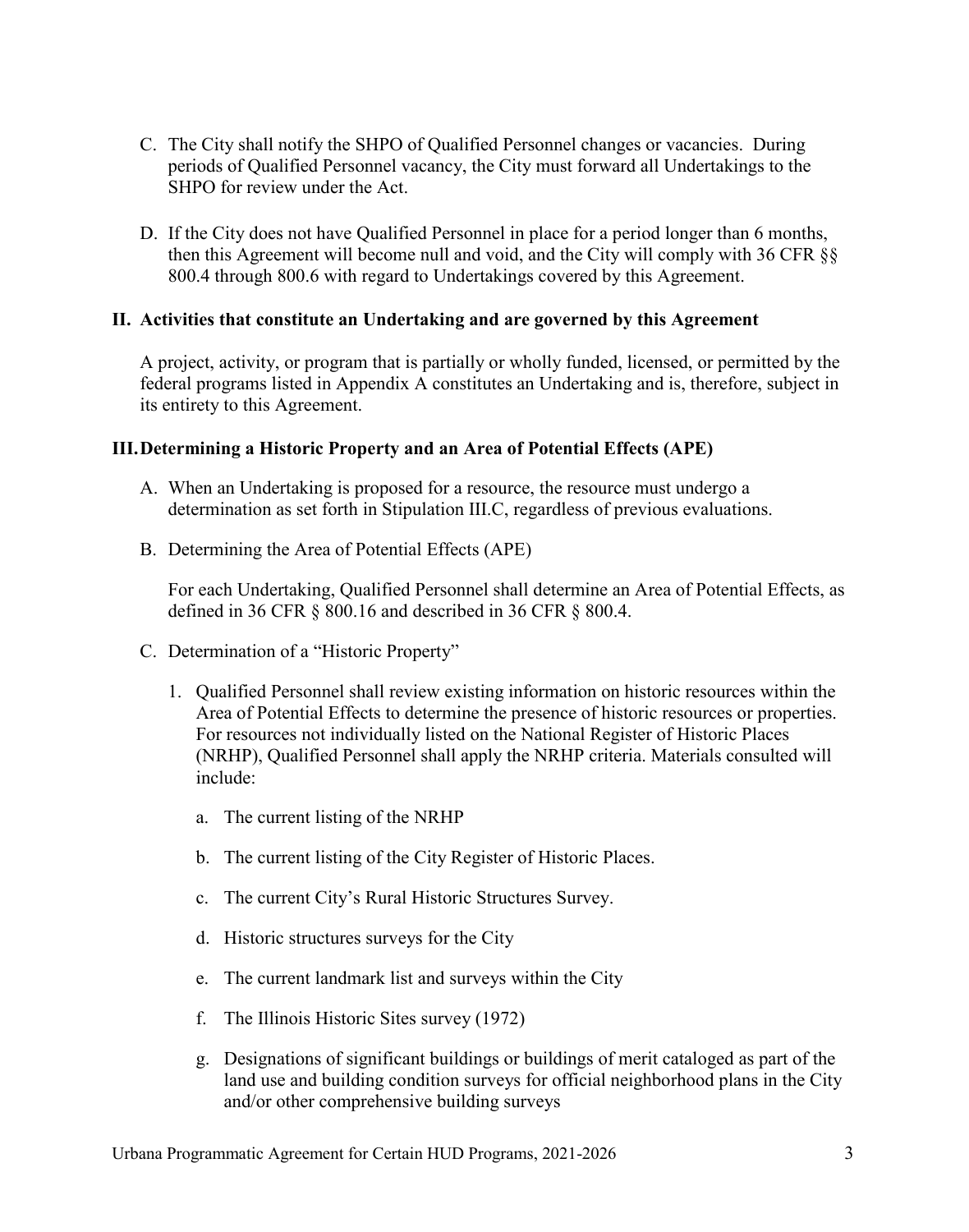- 2. Additional surveys shall be conducted in a manner responsive to the nature of the Undertaking if Qualified Personnel determine additional information is required to adequately assess the presence of historic properties. As appropriate, the focus of identification surveys shall not be property-by-property but may focus on select resources in proportion to, and depending on the location of, the Undertaking.
- 3. In the case that Qualified Personnel has questions concerning NRHP eligibility of a certain property or resource, he or she may forward documentation to the Commission for evaluation and recommendation.
- 4. In the case that the Commission has questions concerning the NRHP eligibility of a certain property or resource, the Commission may forward documentation to the SHPO for evaluation and recommendation. If the Commission chooses not to accept the recommendation of the SHPO, Qualified Personnel may forward adequate documentation, including the recommendation of the SHPO, to the Keeper of the NRHP for the formal determination of NRHP eligibility, in accordance with 36 CFR § 800.4(c). Qualified Personnel shall notify the SHPO of the Commission's decision.
- 5. Qualified Personnel may submit NRHP eligibility determinations for properties to the Commission and SHPO concurrently in order to expedite the Section 106 review.
- 6. Properties not listed in the NRHP and reviewed by Qualified Personnel for eligibility in the NRHP will be documented as such by Qualified Personnel, and a copy of the determination will be included in the individual project files and submitted to the SHPO.
- D. A property shall be considered a "Historic Property" when one or more of the following applies:
	- 1. A property is individually listed in the NRHP
	- 2. A property is located within the boundaries of an existing NRHP-listed historic district and has been determined by Qualified Personnel to be contributing to that district
	- 3. A property has been determined by Qualified Personnel to be eligible for individual listing in the NRHP
	- 4. A property that Qualified Personnel has determined to be contributing to an area that Qualified Personnel has determined eligible for listing in the NRHP as a historic district
- E. If Qualified Personnel determines that there are no Historic Properties present in an Undertaking's APE, the Undertaking can proceed.
- F. Undertakings for which Qualified Personnel determined that no Historic Properties were involved must be re-reviewed under this Agreement if the Undertaking does not proceed within two (2) years of the date of the determination.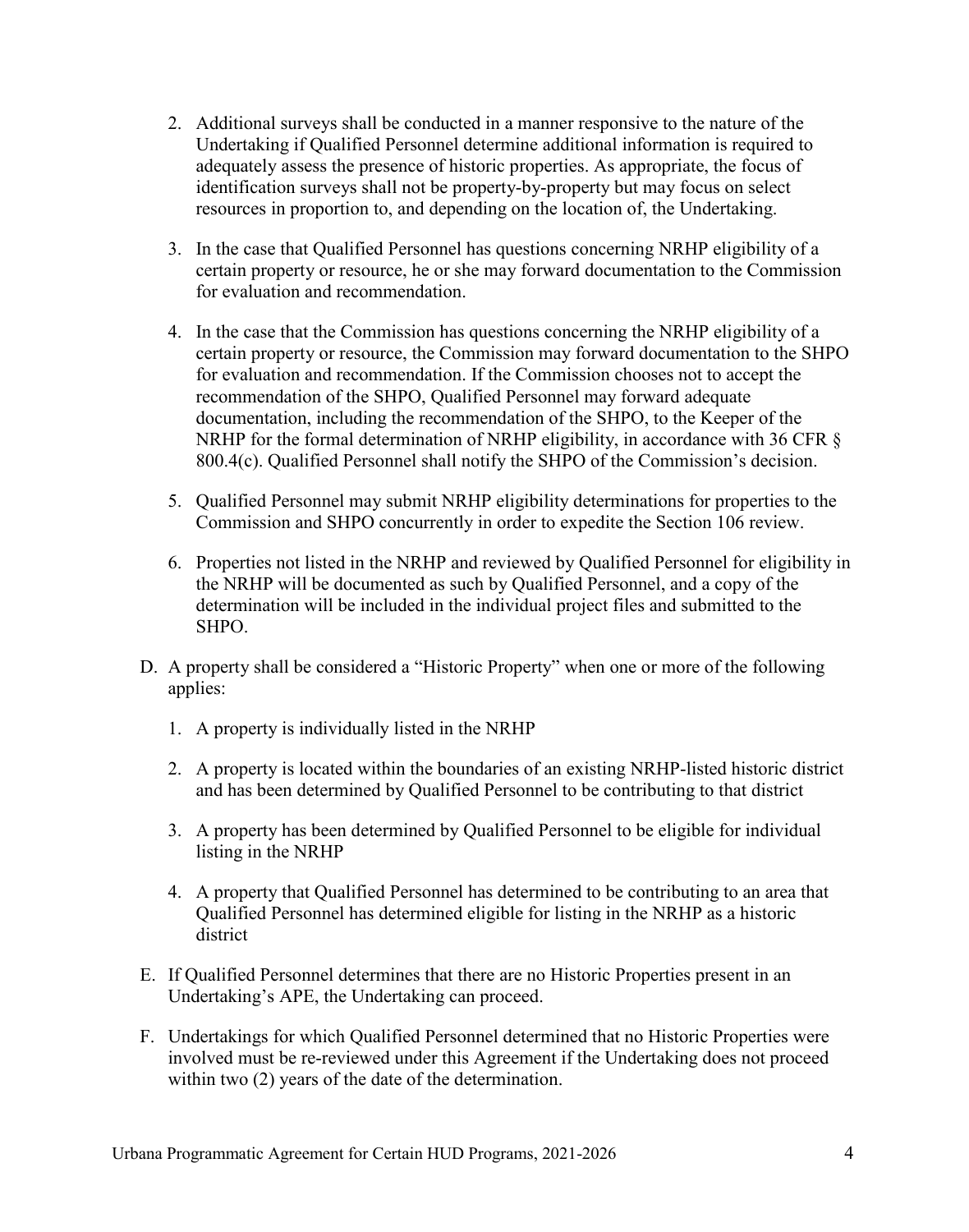## **IV.Exempt Activities**

For Undertakings that involve Historic Properties or are within APEs that contain Historic Properties, review of the following activities is not required because there is limited potential for the activity to result in an adverse effect.

- A. Repair or replacement of electrical, plumbing, heating, and ventilation systems or their components, when no structural alteration is involved. This includes repair or replacement of electrical panels, breakers, circuits, switches, receptacles, plumbing and water lines, drains, sewers, fixtures, water heaters, heating vents, floor furnaces, wall heaters, central heat systems, and gas lines.
- B. Painting of any exterior component which has previously been painted.
- C. Repair, removal, or replacement in kind of existing utilities, such as sewer, water, electrical, gas, and leach lines; storm drains; septic tanks; and wells. Repair, removal, or replacement in kind of existing, non-historic infrastructure, such as foundations, sidewalks, curbs, driveways. Activities involving historic infrastructure, such as, but not limited to, stone and brick sidewalks, curbs, and roads, and historic street furniture, such as, but not limited to street lighting, benches, and water fountains, are NOT exempt from review.

### **V. Reviewing Undertakings that Affect "Historic Properties"**

- A. Undertakings that Involve Interior and/or Exterior Rehabilitation of Historic Properties
	- 1. Prior to the initiation of the Undertaking, Qualified Personnel shall review work writeups, plans and/or specifications for all activities not listed as exempt under Stipulation IV to determine whether they meet *The Secretary of the Interior's Standards for Rehabilitation and Guidelines for Rehabilitating Historic Buildings* (Standards).
	- 2. Should Qualified Personnel recommend modifications to the plans and specifications to ensure that the project meets the Standards, program recipients shall make the appropriate modifications and submit revised work reports or plans to Qualified Personnel. Should program recipients determine that they cannot make the modifications recommended by Qualified Personnel in order to meet the Standards, the Undertaking will constitute an Adverse Effect, and the City will consult with the SHPO and initiate the consultation process set forth in 36 CFR Part 800.5(c).
	- 3. If Qualified Personnel determine that an Undertaking will have no Adverse Effect on a Historic Property, the Undertaking may proceed. Review and documentation shall be placed in individual project files by Qualified Personnel.
- B. Undertakings that Involve the Demolition and Relocation of Historic Properties

For Undertakings that involve the demolition or relocation of a Historic Property, prior to the initiation of the Undertaking, if Qualified Personnel determines that demolition or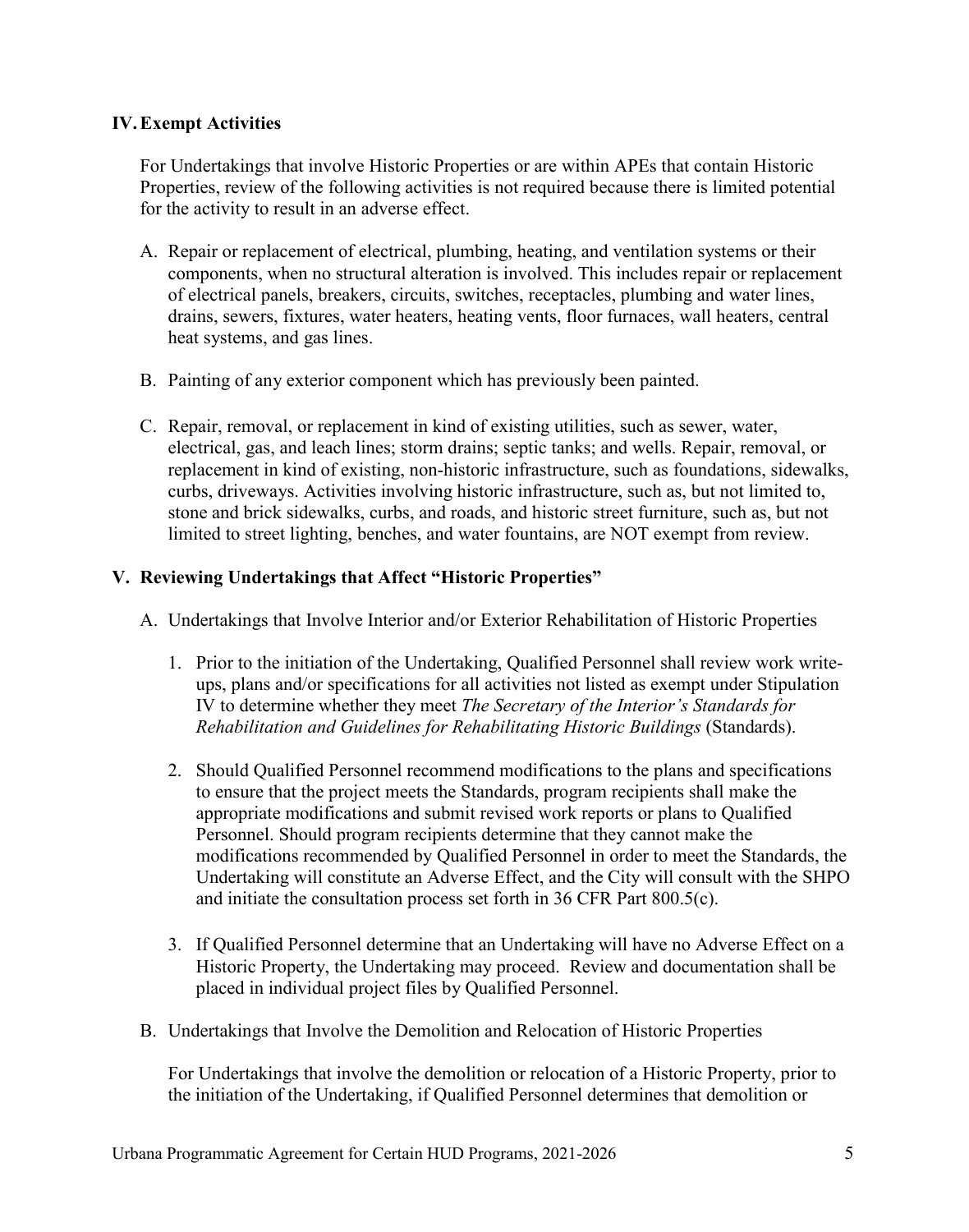relocation cannot be avoided, the Undertaking will constitute an Adverse Effect, and the City will consult with the SHPO and initiate the consultation process set forth in 36 CFR § 800.5 (c).

C. Undertakings that Involve New Construction

For Undertakings that involve new construction within existing or potential NRHP historic districts or within APEs that contain Historic Properties, the ground-disturbing portions of the Undertakings are not covered by this Agreement and must be submitted prior to initiation to the SHPO for review pursuant to Section 106 of the NHPA. If the SHPO determines that the ground-disturbing activities constitute an Adverse Effect, the SHPO will initiate the consultation process set forth in 36 CFR § 800.5(c).

Qualified Personnel will review the portion of the Undertaking concerning the design of the new construction prior to initiation to ensure that it meets the Standards. If Qualified Personnel determines that the design of the new construction cannot be made to meet the Standards, the Undertaking will constitute an Adverse Effect, and the City shall consult with the SHPO and initiate the consultation process set forth in 36 CFR § 800.5(c).

D. Undertakings that Involve Handicapped Accessibility Compliance

For Undertakings on Historic Properties that seek to comply with the American Disabilities Act and other local and federal requirements, the City will explore all alternative methods to provide handicapped accessibility consistent with the Standards. Undertakings inconsistent with the Standards will constitute an Adverse Effect, and the City shall consult with the SHPO and initiate the consultation process set forth in 36 CFR  $§ 800.5(c).$ 

E. Undertakings that Involve Site Improvements and Public Improvements

For Undertakings that involve site and public improvements within existing and potential NHRP historic districts and that are not exempt under Stipulation IV, including, but not limited to, sidewalk and streetscape improvements, repaving of streets with materials different than existing, installation of landscaping, street lighting and street furniture and other infrastructure improvements, will be reviewed by Qualified Personnel prior to initiation to ensure that the Undertaking meets the Standards. If the Undertaking cannot be made to meet the Standards, it will constitute an Adverse Effect, and the City shall consult with the SHPO and initiate the consultation process set forth in 36 CFR § 800.5(c).

- F. Emergency Undertakings
	- 1. When an Undertaking on a Historic Property involves emergency demolition, Qualified Personnel will conduct an immediate review. The City shall forward documentation to Qualified Personnel to review immediately upon notification that an emergency exists. Documentation shall include: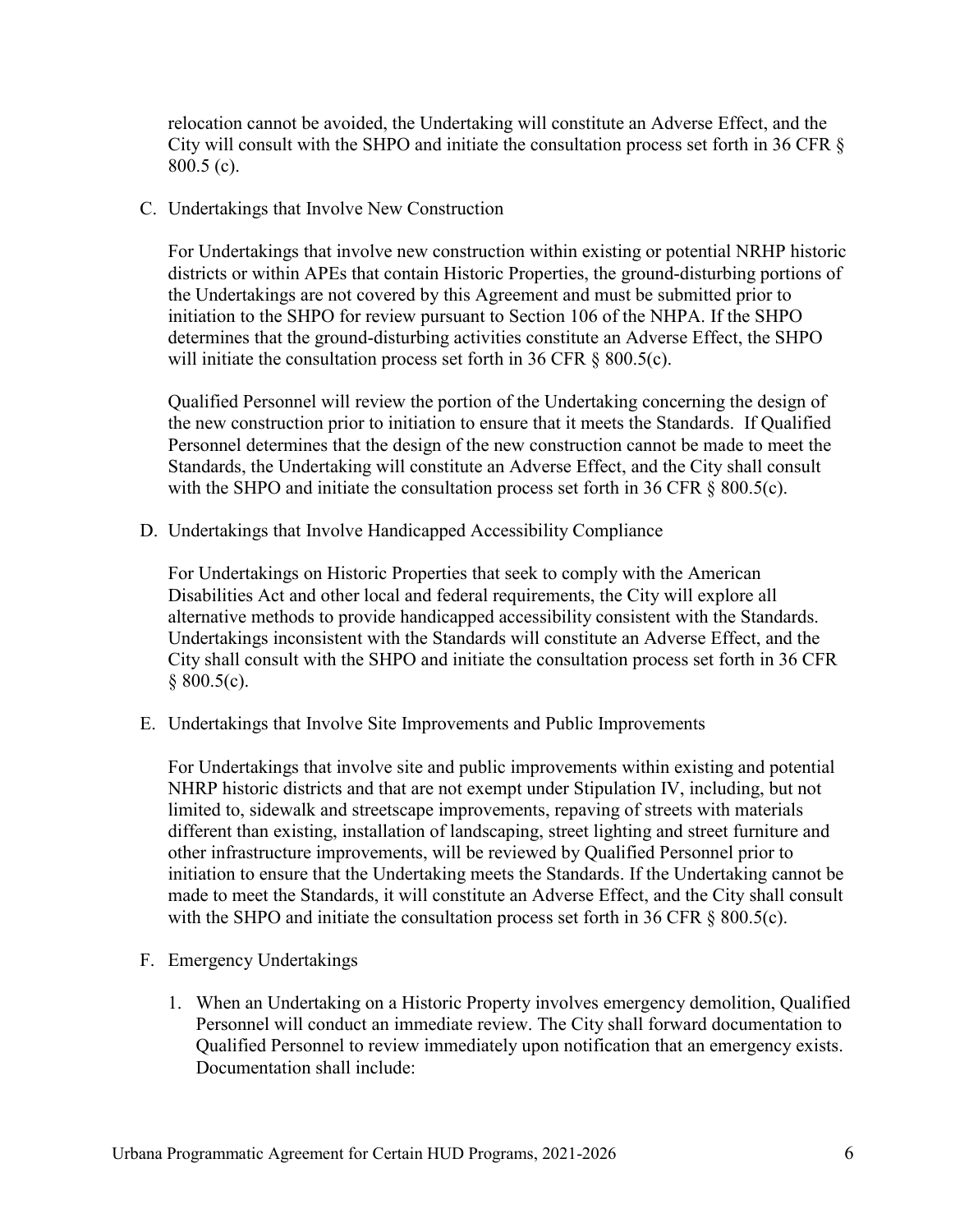- a. Nature of the emergency
- b. Historic Property involved
- c. Current condition of the Historic Property, including photographs
- d. Time frame allowed by local officials to respond to, or correct, the emergency situation

The existence of an emergency situation shall be based upon the need to eliminate an imminent threat of the health and safety of residents, as identified by City or local building inspectors or fire department officials. If Qualified Personnel determines that an Undertaking involves an emergency situation, the Undertaking shall be considered an Emergency Undertaking.

- 2. In the event of an Emergency Undertaking, the City shall consult with the SHPO to the greatest extent possible given the particular circumstances.
- 3. If the Emergency Undertaking cannot be made to meet the Standards, it will constitute an Adverse Effect, and the City shall consult with the SHPO and initiate the consultation process set forth in 36 CFR § 800.5 (c).
- G. If an Undertaking's scope of work has been determined by Qualified Personnel to have no Adverse Effect upon Historic Properties and that scope of work is later modified, Qualified Personnel must review the modified scope of work as set forth in Stipulation V.

## **VI.Resolution of Adverse Effects**

When an Undertaking constitutes an Adverse Effect, the City shall initiate the consultation process set forth in 36 CFR § 800.5 (c) and shall submit to the SHPO the Undertaking, including an analysis of alternatives, recent structural reports or assessments of conditions, cost estimates for rehabilitation, programmatic and economic considerations, and marketing studies, as applicable.

## **VII. Undertakings that Involve Ground-Disturbing Activities**

For Undertakings that involve ground-disturbing activities not exempted in IV.C, including but not limited to excavation for new footings and new foundations and installation of new utilities, such as sewer, water, electrical, gas, and leach lines; wells; storm drains; and septic tanks, prior to the initiation of the Undertaking, the City shall submit the Undertaking to the SHPO for review pursuant to Section 106 of the NHPA.

### **VIII. Tribal Consultation**

The City will make a reasonable and good faith effort to identify federally recognized Native-American tribes that may attach religious and cultural significance to properties potentially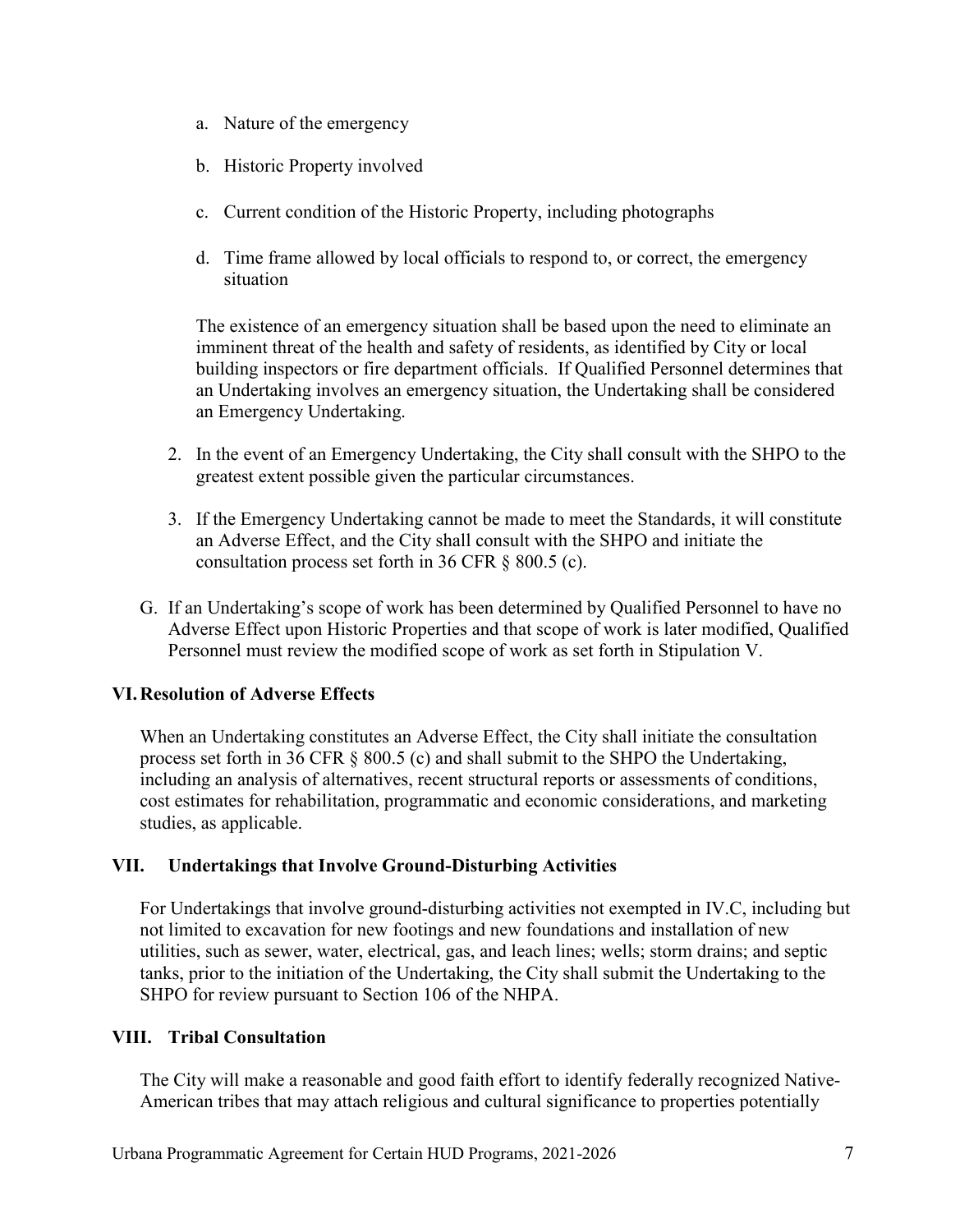affected by Undertakings covered by this Agreement and will follow federal guidance on consulting with tribes to identify and evaluate historic properties and assess and resolve effects.

## **IX.Public Involvement**

- A. Annually, the City will notify the public of the programs covered under this Agreement and make available for public inspection documentation of those programs. Included in this documentation will be general information on the types of activities undertaken, information on identified Historic Properties in the community that might be affected by these activities, the amount of program funds available in the current program year, and how interested persons can receive further information on the programs.
- B. At any time during the implementation of this Agreement, should the public raise an objection pertaining to an Undertaking on a Historic Property, the City shall notify the Commission and take the objection into consideration. Program recipients, the City, the Commission, the SHPO, or the ACHP, when requested by the objector, shall consult to resolve the objection. Program recipients are not required to cease work on the Undertaking while objections are being reviewed, but the City reserves the right to halt work in light of arguments from the public the City deems valid.

## **X. Administration, Monitoring, and Reporting**

- A. The SHPO shall provide comments within 30 days for reviews or comments requested by the City or the Commission, with the exception of Emergency Undertakings. In the event that the SHPO fails to comment within the 30-day time period, the City can assume that the SHPO concurs.
- B. The SHPO shall conduct periodic training workshops for Qualified Personnel to review the requirements of this Agreement. The SHPO shall also provide guidance related to implementation of the terms of the Agreement.
- C. Documentation shall be available for review by the SHPO following reasonable notice.
- D. The SHPO shall conduct periodic monitoring visits of the City's project sites and files to ensure compliance this Agreement.
- E. Nothing in this Agreement shall be construed as meaning that the City cannot request the advice or assistance of the SHPO at any time.
- F. As a component of the Certified Local Government Annual Report, the City shall summarize activities carried out under the terms of this Agreement. The report will be submitted no later than June 1 of each year this Agreement is in effect. The Annual Report shall include:
	- 1. List of property addresses submitted for review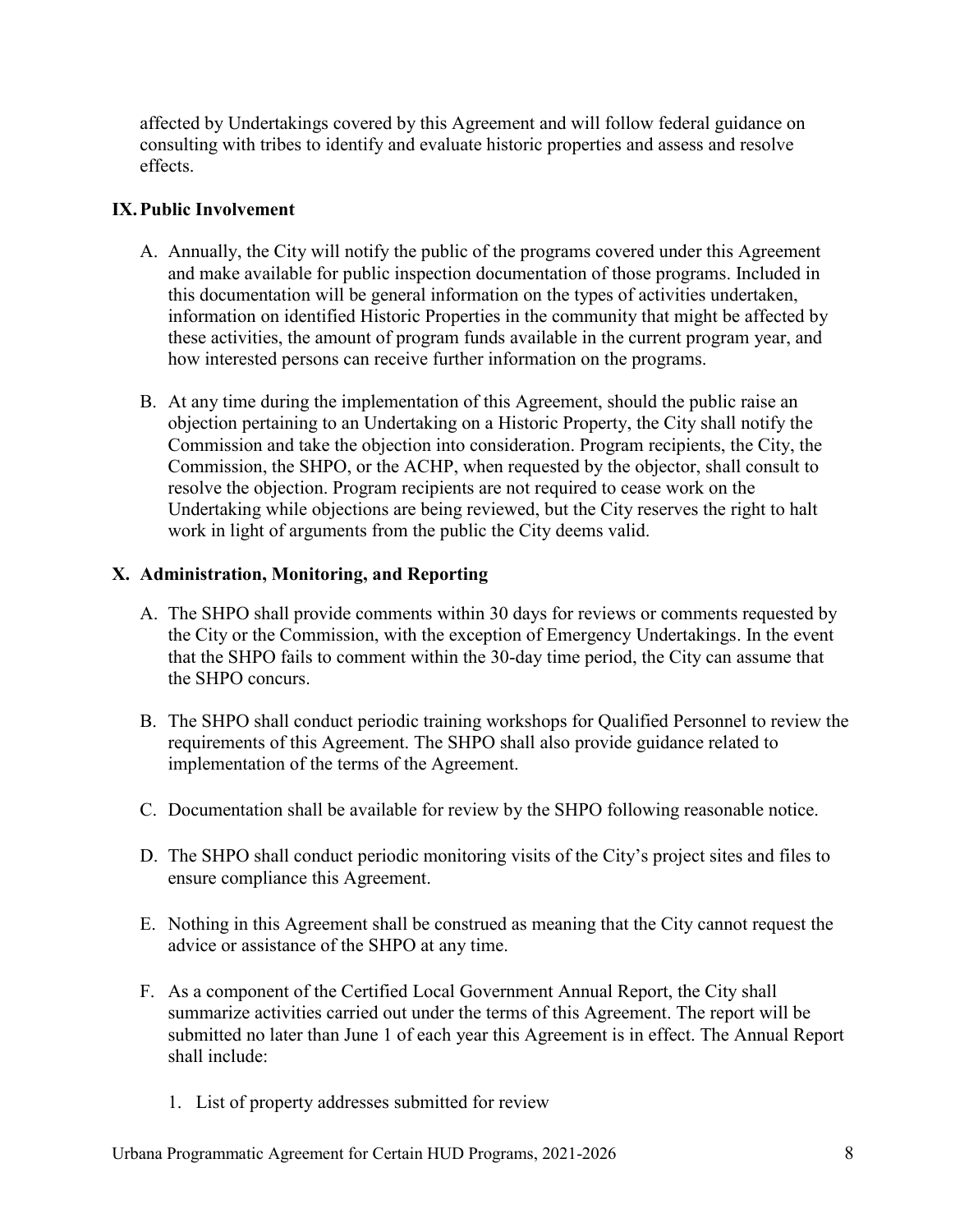- 2. Program in which the Undertaking took place
- 3. Assertion of NRHP eligibility for evaluated properties
- 4. The finding of effect for Undertakings involving Historic Properties

### **XI.Effective Date and Extension**

- A. This Agreement shall be in effect from October 1, 2021, to September 30, 2026, unless terminated earlier due to failure to comply with the terms of the Agreement.
- B. The signatories may collectively agree to extend this Agreement to cover additional calendar years or portions thereof, through an amendment per Stipulation XII, provided that the original Agreement has not expired.

### **XII. Amendments**

- A. Any party to this Agreement may request it be amended or modified, whereupon the City and the SHPO will consult in accordance with 36 CFR § 800.13 to consider such amendments or modifications.
- B. Any resulting amendments or modifications shall be developed and executed between the City and the SHPO in the same manner as the original Agreement.

### **XIII. Termination**

Any party to the Agreement may terminate the Agreement by providing 30-calendar-days' notice to the other party, provided that the parties will consult during the period prior to termination to seek agreement on amendments or other actions that would avoid termination.

### **XIV. Compliance with Agreement**

Execution and implementation of this Agreement and carrying out its provisions evidences that the City has satisfied its responsibilities under Section 106 of the NHPA for all individual Undertakings of the programs.

### **XV. Counterparts; Facsimile or PDF Signatures**

This Agreement may be executed in counterparts, each of which shall be considered an original and together shall be one and the same Agreement. A facsimile or pdf copy of this Agreement and any signatures thereon will be considered for all purposes as an original.

[Signature pages to follow]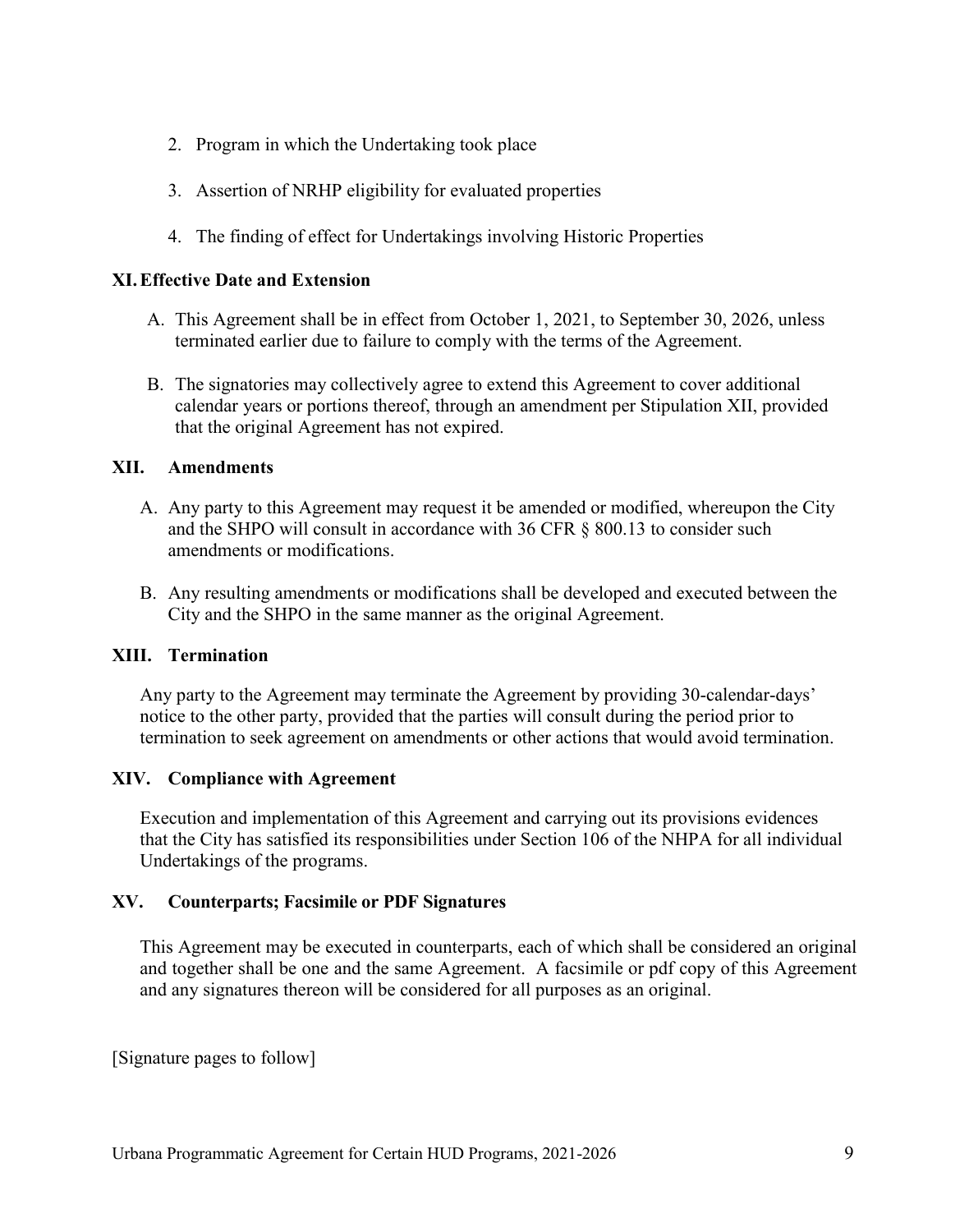## **PROGRAMMATIC AGREEMENT AMONG THE CITY OF URBANA, THE ILLINOIS STATE HISTORIC·PRESERVATION OFFICER, AND THE ADVISORY COUNCIL ON HISTORIC PRESERVATION FOR THE ADMINISTRATION OF SECTION 106 OF THE NATIONAL HISTORIC PRESERVATION ACT FOR CERTAIN PROGRAMS FUNDED BY THE U.S. DEPARTMENT OF HOUSING AND URBAN DEVELOPMENT OCTOBER 1, 2021 TO SEPTEMBER 30, 2026**

ILLINOIS STATE HISTORIC PRESERVATION OFFICER (SHPO)

Callee a Calle Land Illinois State Historic Preservation Officer  $Bv:$ 

Illinois Department of Natural Resources

| APPROVED FOR EXECUTION |  |  |          |
|------------------------|--|--|----------|
| Date:                  |  |  | 830/2021 |
| Legal Counsel:         |  |  |          |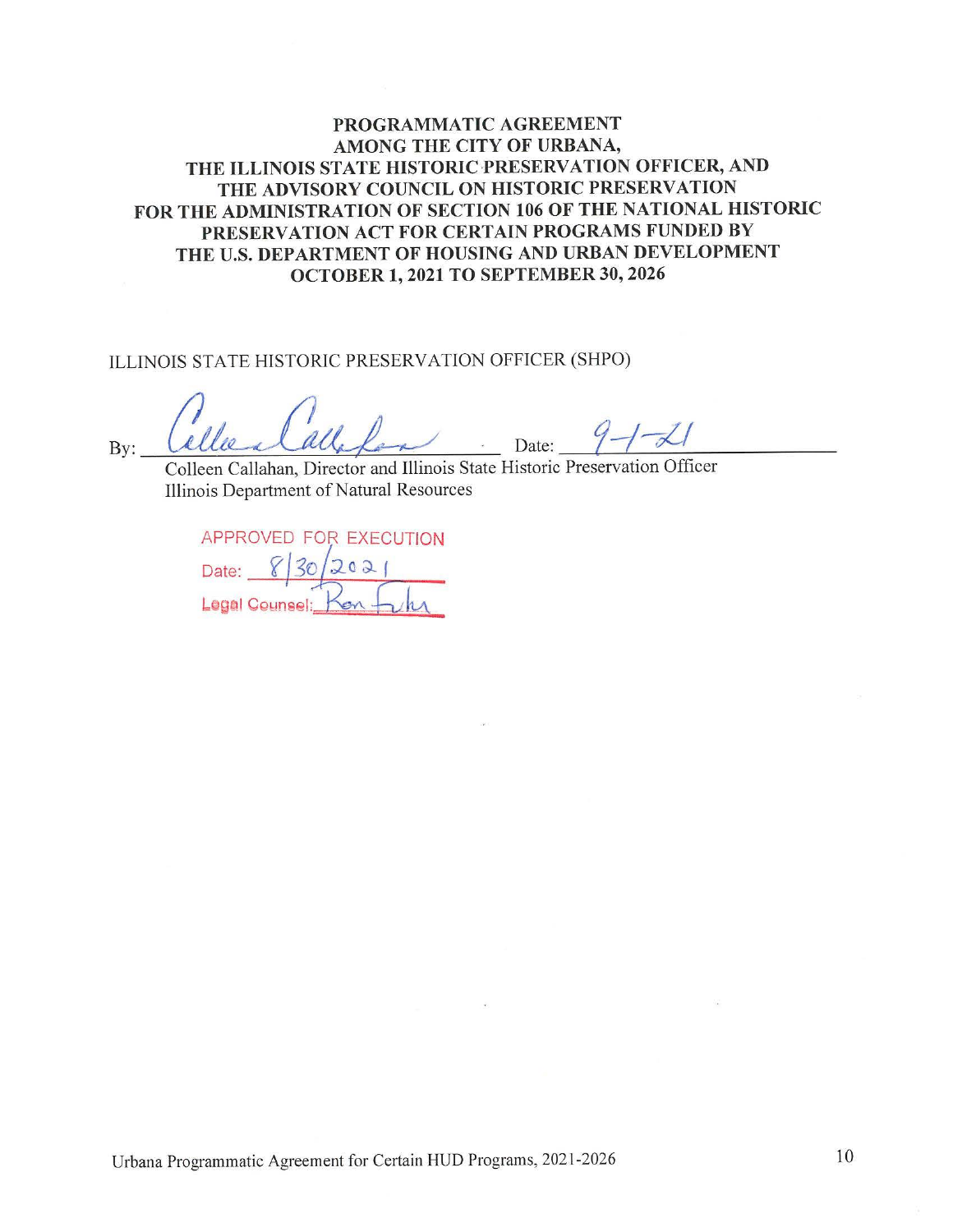#### **PROGRAMMATIC AGREEMENT AMONG THE CITY OF URBANA, THE ILLINOIS STATE ffiSTORIC PRESERVATION OFFICER, AND THE ADVISORY COUNCIL ON ffiSTORIC PRESERVATION FOR THE ADMINISTRATION OF SECTION 106 OF THE NATIONAL HISTORIC PRESERVATION ACT FOR CERTAIN PROGRAMS FUNDED BY THE U.S. DEPARTMENT OF HOUSING AND URBAN DEVELOPMENT OCTOBER 1, 2021 TO SEPTEMBER 30, 2026**

CITY OF URBANA (City)

By: Siane Ulolfe Maelin Date: 20 September 2021

City of Urbana

 $\frac{1}{k}$ 

ATTEST:  $D$  Clark Date: 9/21/2021 By: Phyllis D. Glark, Clerk City of Urbana

Urbana Programmatic Agreement for Certain HUD Programs, 2021-2026 11